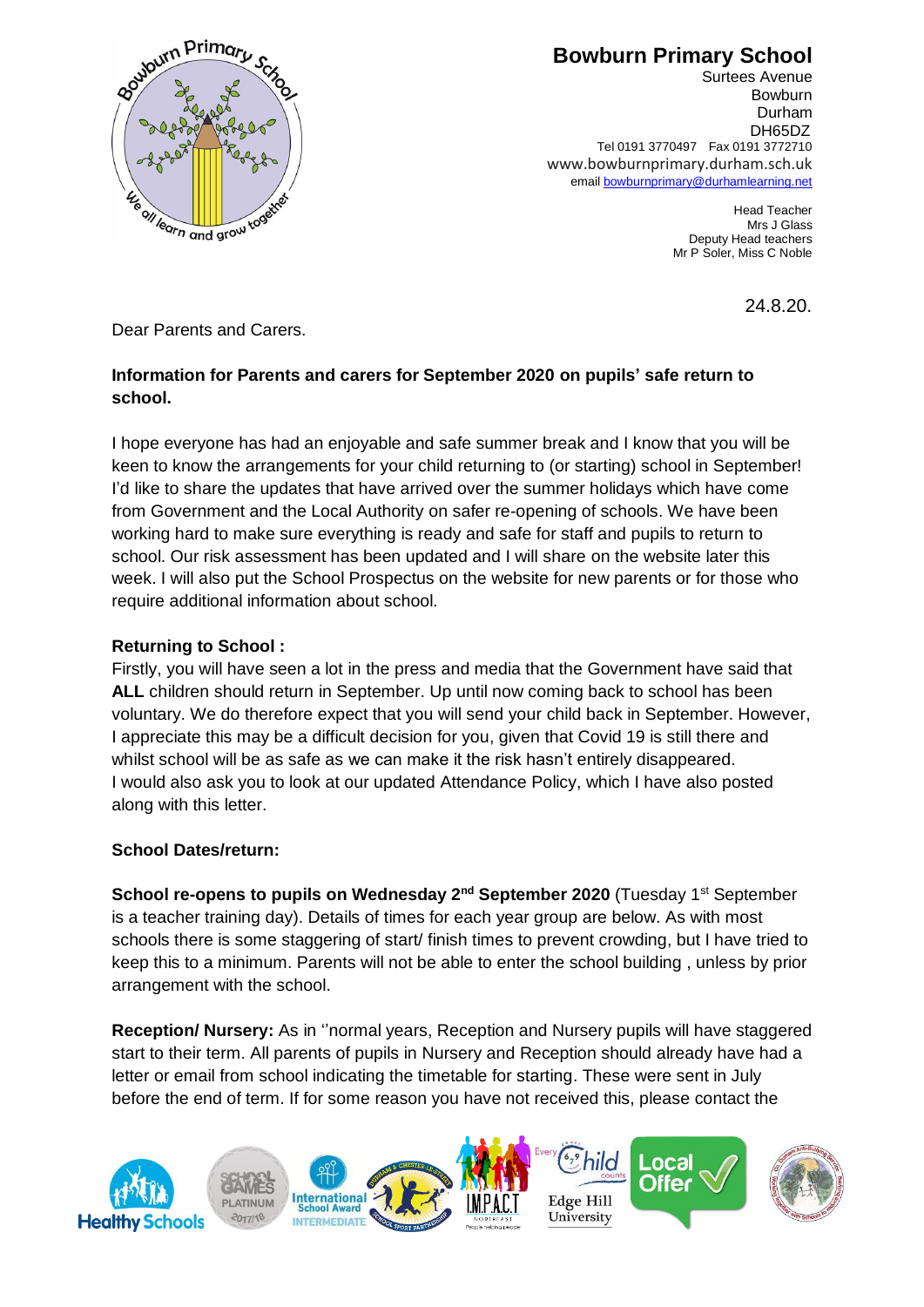school on Tuesday 1<sup>st</sup> September, or email the school office: [bowburnprimary@durhamlearning.net](mailto:bowburnprimary@durhamlearning.net)

#### **Health and Hygiene:**

Hopefully, all the children will be fit and well at the start of term and ready to come back to school. However, I must remind everyone again that you must not send your child to school if they show any signs or symptoms of Covid 19.

**Please do not send your child to school if they have:**

- **new or continuous cough,**
- **a high temperature**
- **or reduced sense of taste or smell.**

In addition, we would ask that you do not send them if they are generally unwell or show other symptoms e.g. of cold or flu , stomach upset etc. If they do show symptoms of Covid 19 you must follow the government guidance on isolation and let school know immediately, and if anyone within the household shows symptoms. We also ask that a test for Covid 19 is arranged online immediately for the child and /or the member of the household. <https://www.nhs.uk/ask-for-a-coronavirus-test>

The outcome of this test should shared with school as soon as it is received, as if it is positive we will need to take action.

There will still be a big emphasis on handwashing, hand sanitising and social distancing whenever possible. We trust you will reinforce this at home too. Children will be placed in 'year group bubbles' which will be kept apart from other bubbles as far as possible, for example at playtime and lunchtime . In order to get all pupils back to school, the social distancing in classrooms will be reduced (desks will be put back, but older infant and all junior children will face the front and be socially distanced from teaching staff) and we will ensure that adequate ventilation and outdoor learning takes place whenever we can. **If children show symptoms of Covid 19 during the school day, they will be isolated safely and you will be called to come to school immediately to collect them, then you must follow the guidance on isolation and arranging a test.** 

### **Breakfast Clubs, After School Clubs and School Lunches.**

Unfortunately, for the time being we are unable to offer Breakfast Club or after school clubs. We hope to be able to restart breakfast club in each building as soon as feasible and we will keep parents updated. Places will be limited so will be allocated to children with working parents. We await further guidance on running after school clubs, however at present there are no visitors allowed on site to reduce infection risks. It may be possible to hold a limited number of staff run clubs in the future, again we will keep parents updated.

School lunches will be served in the usual way. Nursery pupils will have lunch in the nursery. All pupils in the infants are entitled to a free meal through universal entitlement. Lunchtimes will be staggered to allow cleaning to take place between year group sittings. Children will play outside in their year group bubbles after lunch. Please see our Packed Lunch policy on the website if you wish your child to bring a packed lunch. Also note that free school meals vouchers will end in September. If you have any questions about meals please contact the school office. If your child is in the juniors then meals cost £2.10 per day and can be paid for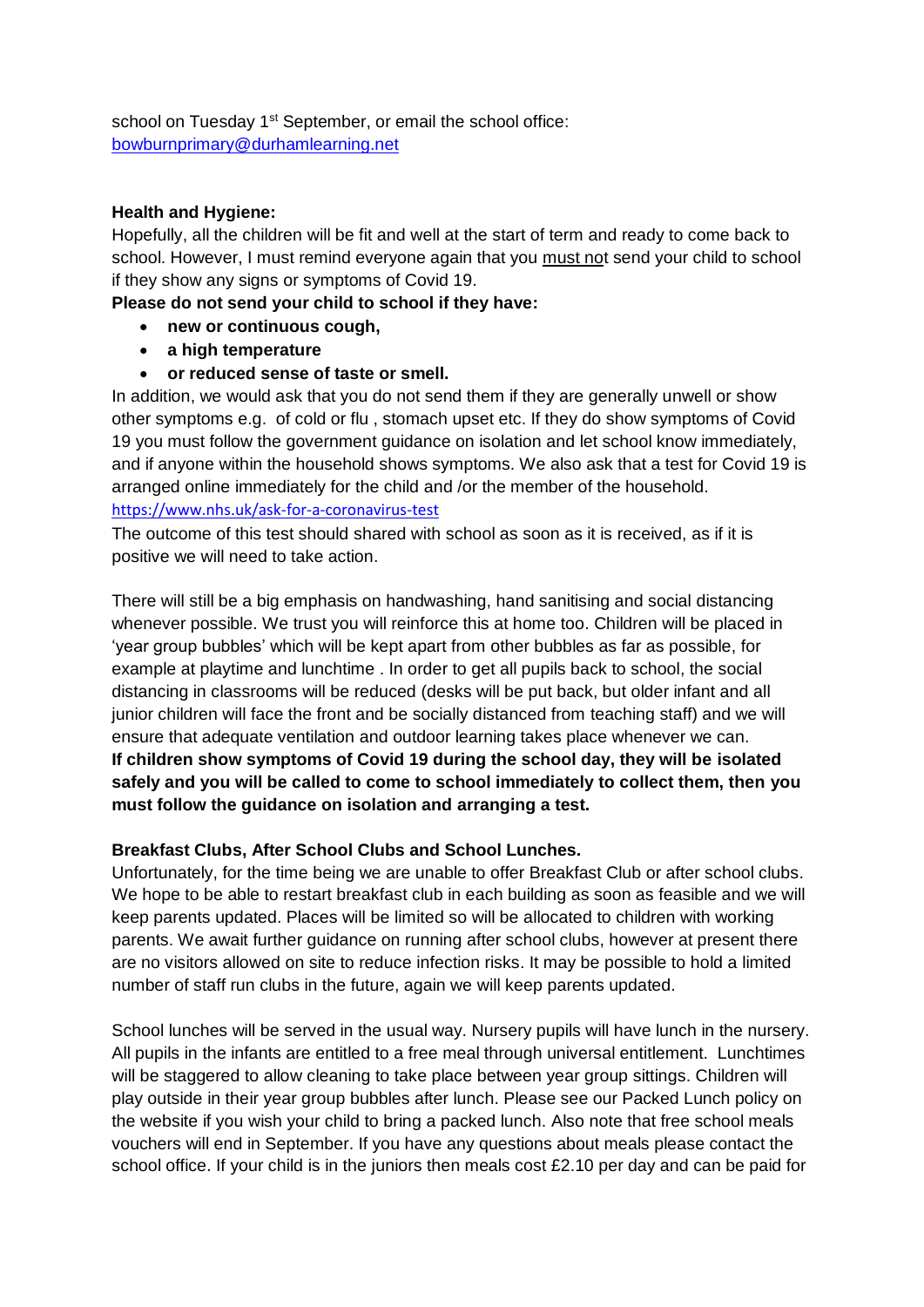

Surtees Avenue Bowburn Durham DH65DZ Tel 0191 3770497 Fax 0191 3772710 www.bowburnprimary.durham.sch.uk email [bowburnprimary@durhamlearning.net](mailto:bowburnjuniors@durhamlearning.net)

> Head Teacher Mrs J Glass Deputy Head teachers Mr P Soler, Miss C Noble

via Parent Pay. All parents should have now signed up for Parent Pay, if you have any problems with this please contact the school office.

## **School Uniform:**

If you need to order school uniform this should be done online: <https://studentuniform.co.uk/bowj044/>

The School Uniform policy can be found on the website in the 'School Policies' section. Please ensure all uniform is marked with children names to prevent mix ups.

### **PE Kits:**

Children will need a PE kit which follows our uniform policy. However, there is no need to bring this in on the first day of term. It is anticipated that children will be asked to come to school dressed in their PE kits on the days they need it, to save children having to get changed in school. Your child's class teacher will advise of the days in which they need to arrive in PE kit, once timetables have been completed in the first week of term. A school tracksuit is part of the PE uniform for older pupils and younger pupils would also need to wear something warm over their PE kit on the days they have PE.

## **What to bring (and not to bring !) to school:**

Guidance around Covid 19 suggests that a minimum of equipment and items should be brought between home and school to reduce the risk of transmission of the Covid virus. We are therefore asking that you please do not need to send your child to school with a lot of stuff!

- Pencil cases and all stationery such as pens, pencils etc will be provided by school so are not needed. A large bag or backpack therefore is also not necessary. No bags or equipment can be brought into the classroom.
- Packed lunches should be brought in a packed lunch bag which should be wiped down at the end of the school day.
- A filled water bottle marked with your child's name can be brought if needed but will not be able to be refilled at school.
- School book bags can be used for reading books/homework , though teachers of younger pupils will be providing folders as in the past, as these can be easily wiped down.

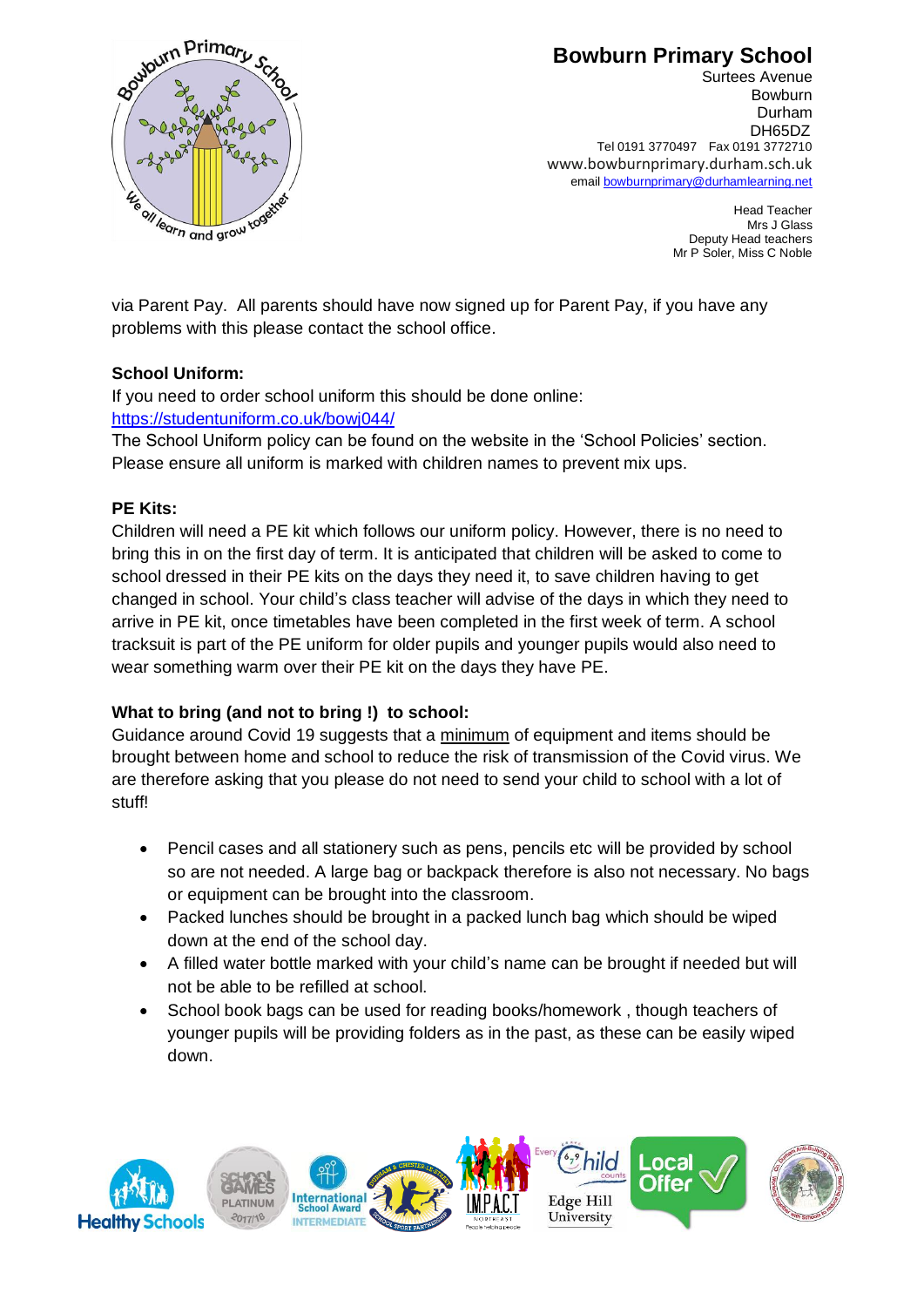- Government guidance at present says that there is no need for children or staff to wear face coverings/masks whilst in school. If your child wears a face covering on the way to school , please ensure you remove it before they enter.
- Hand sanitiser should not be brought by children as this will be readily available throughout school. Tissues will also be available in every classroom though your child may wish to bring their own tissues in case of a sneeze!
- If your child has medication , please contact the school office by phone or email to arrange. Please do not send your child into school with medication.

### **Start and End to the School Day:**

### **General principles from guidance:**

- **ALL parents/carers will need to socially distance themselves as much as possible on the school yard at start and finish times. Staff will not be supervising this.**
- **All children to be kept under control at all times.**
- **Parents should NOT congregate/talk at the school entrances.**
- **All parents/carers and pupils should leave the site immediately once the children have been dropped or collected.**
- **Only one parent /carer should bring and collect the child**
- **All children should be brought or collected by a responsible adult**
- **Children and parents should avoid mixing or socialising with others on the way to or from school**

As we are on two sites with three buildings the arrangements are complex- please ensure you are familiar with the arrangements prior to September start and stick to time slots as far as possible. If siblings are in different year groups or buildings please ensure you move around the sites safely, we do understand it may be difficult at first until routines are established.

### **Infant Building- Start and End of the School Day**.

**Nursery: Penguins and Puffins** Nursery children in the 2 year old and 3 year old nurseries will use the side entrance. Parents will need to socially distance outside the gate until called in by a member of staff. Please do not park on the pavement in this area for safety. Details on staggered intakes and session times have been shared with parents in a separate letter from school. If you are still unsure of the times of sessions please contact the school office on 1<sup>st</sup> September or email [bowburnprimary@durhamlearning.net](mailto:bowburnprimary@durhamlearning.net)

**Reception: Shrimps and Minnows** classes will come into the main gate and go to the red door in the fence of the outdoor classroom. Please come into the outdoor classroom and line up (socially distanced) by the yellow ramp. Staff will bring children into school, and bring them out at the end of the day. Parents should leave via the gate at the bottom of the outdoor classroom and go back round to the main entrance via the yard. Further details have already been shared with parents by email in July on staggered intake and start/ finish times. If you have not received this information please contact the school office on  $1<sup>st</sup>$  September or email [bowburnprimary@durhamlearning.net](mailto:bowburnprimary@durhamlearning.net)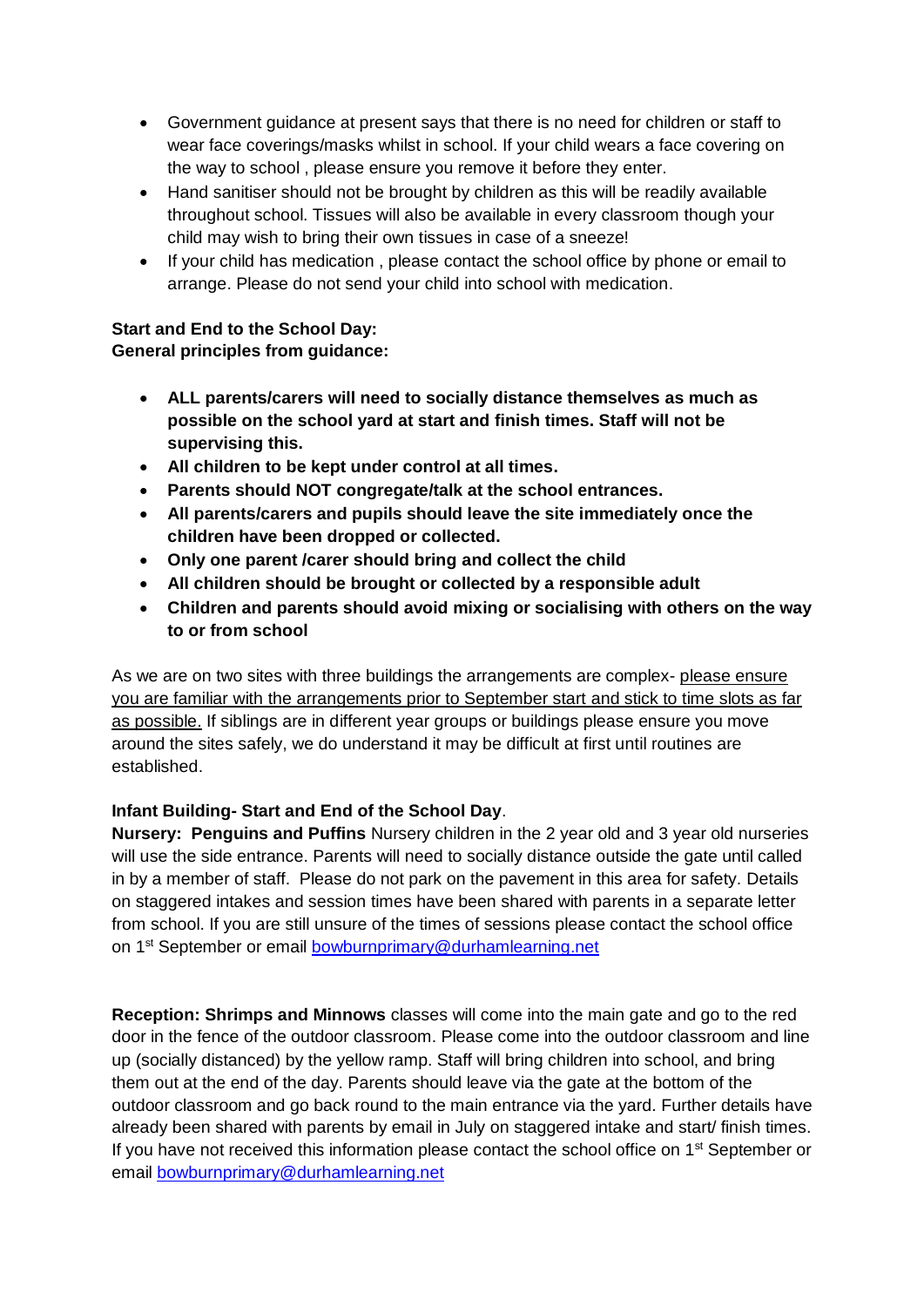

Head Teacher Mrs J Glass Deputy Head teachers Mr P Soler, Miss C Noble

**Year 1: Seahorses and Starfish** classes will enter and leave school **via the accessible (disabled) entrance at the front of the school.** 

- Come through the main gate and immediately turn left.
- Please queue (socially distanced) when waiting to drop off or collect the children.
- There is a one way system to leave via the gate opposite the entrance door.
- Children can be dropped off between 8.50am and 9.00am and collected between 2.50pm and 3.00pm

### **Year 2: Sharks and Dolphins** classes will enter **via the main entrance at the rear of the school building.**

- Please round via the main yard and wait at the rear of the building observing distancing.
- Sharks class will come into school and be collected at the end of the day from the main door.
- Dolphins can be collected from the demountable (outside) classroom
- All parents and children can then exit via the carpark gate.
- Children can be dropped off between 8.50am and 9.00am and collected between 2.50pm and 3.00pm

### **Junior Building :**

All children will normally be admitted from 8.45-9am. All parents must remain **outside** the main gates , socially distanced, at the start of the school day.

### **Year 3: Robins and Wrens**

- **On the first day of term all Y3 children should arrive from 9.00am to 9.15am.**
- Parents must remain outside of the main gates
- Children will come down past main entrance and enter via the Y3 cloakroom door. (Staff will be there to direct them)
- After the first day, children can enter school from 8.45-9.00am as normal.

### **Year 4 : Swallows and Swifts:**

• Children will be admitted from 8.45-9.00am



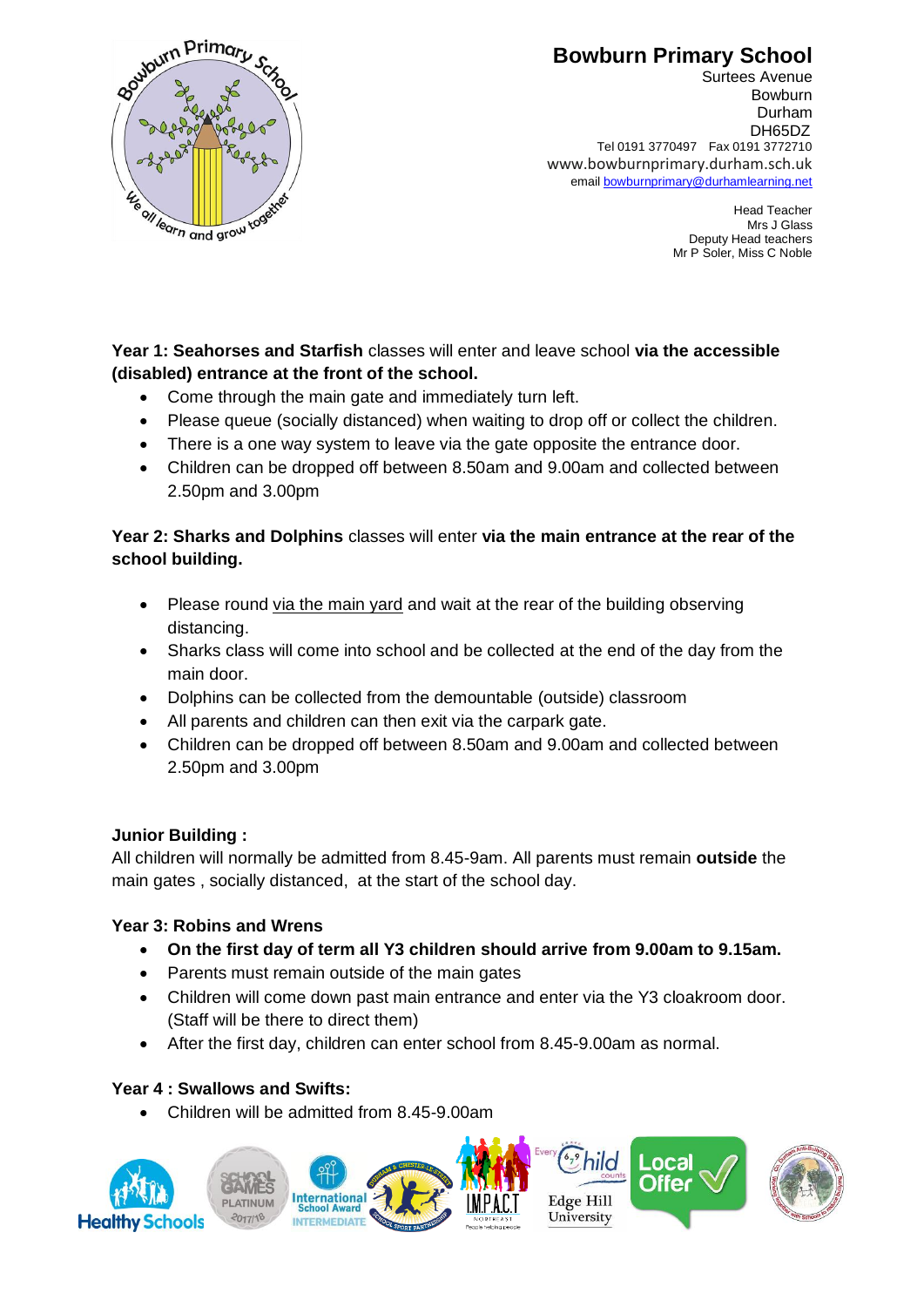- Parents should remain outside of the main gates
- Children will come round onto the yard at the rear of the building.
- They will enter via the Y4 cloakroom door from the yard. (Staff will be there to direct them.)

### **Year 5: Owls and Ospreys** :

- Children will be admitted from 8.45-9.00am
- Parents should remain outside of the main gates
- Children should walk along the path behind the school kitchen and enter via the Y5 cloakroom door at the end of the carpark. (Staff will be there to direct them.)

### **Year 6: Kites and Kestrels:**

- Children will be admitted from 8.45-9.00am
- Parents should remain outside of the main gates
- Children should walk round onto the main yard and enter via the Y6 cloakroom door from the yard. (staff will be there to direct them.)

### **Collection of Junior Pupils :**

Pupils can be collected from 3.00-3.15pm . The entrance and exit from the site is very tight and therefore we will introduce a new **ONE WAY SYSTEM** for collection of pupils. Parents must socially distance as far as possible and keep younger children under control at all times. **The new yellow line on the yard is for parents to remain behind whilst children are dismissed.**

#### **Year 3, Year 4:**

- Parents will be admitted onto the yard from 3.00pm.
- Walk round onto the yard and wait distanced behind the yellow line.
- Children will be brought out on to the yard by staff and handed over to parents.
- Follow the directions around the side of the school past Year 5 classrooms , and out via the main gates to the carpark .
- Do not go back the way you came in. (Staff will guide you at first.)

#### **Year 5 and Year 6:**

- Parents will be admitted into the yard from 3.00pm.
- Walk around on to the yard and wait distanced opposite Y5 and Y6 classrooms behind the yellow line.
- Children will be brought out onto the yard by staff and handed over to parents.
- Follow the directions around the side of the school past Year 5 classrooms, and out via the main gates to the carpark .
- Do not go back the way you came in. (Staff will guide you at first.)

Older pupils in Y5+6 who normally walk home unaccompanied will be brought to the gates via the same exit route. Pupils should not socialise with others on the way home from school. Any pupils who are not collected on time will be brought back into school.

This is all of the information and updates for now. Please keep looking at the website and Facebook page regularly for any updates to the above information.